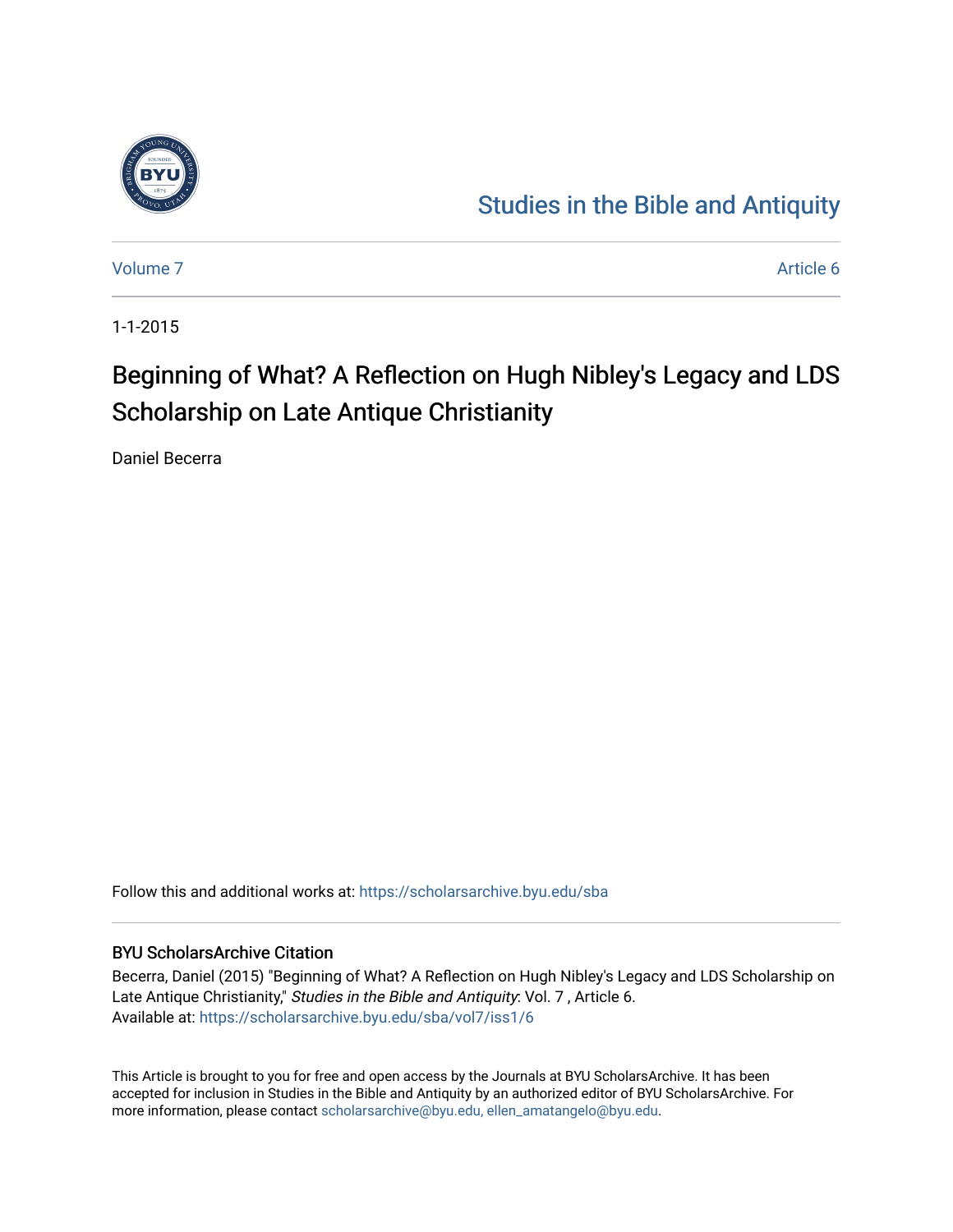## Beginning of What? A Reflection on Hugh Nibley's Legacy and LDS Scholarship on Late Antique Christianity

### *Daniel Becerra*

The work of Hugh Nibley (1910–2005) has set the contours of the discussions that characterize much of Latter-day Saint scholarship on ancient Christianity in the last several decades. In many ways, Nibley's "Preservation, Restoration, Reformation" is representative of his larger body of work on the early church, particularly as it pertains to Christianity after the first century ce. Nibley traces ancient Christian discourses regarding the need to revive, reform, and restore what was understood to be the purity of the apostolic church. His analysis reveals the impressive breadth of his knowledge of ancient languages and primary sources, lending an academic rigor to his work that was largely unseen in the "confessional histories" of his predecessors.<sup>1</sup> He jumps from East to West and back again, often giving voice to ancient authors not typically in conversation with one another. And true to form, Nibley

© 2015 Neal A. Maxwell Institute for Religious Scholarship, Brigham Young University

Article DOI: http://dx.doi.org/10.18809/sba.2015.0105 Journal DOI: http://dx.doi.org/10.18809/misba.21683166

<sup>1.</sup> See Matthew Bowman, "James Talmage, B. H. Roberts, and Confessional History in a Secular Age," in *Standing Apart: Mormon Historical Consciousness and the Concept of Apostasy*, ed. Miranda Wilcox and John Young (Oxford: Oxford University Press, 2014), 77–89. See also B. H. Roberts, *Outlines of Ecclesiastical History: A Text Book* (Salt Lake City: Cannon and Sons, 1893); and James Talmage, *The Great Apostasy: Considered in the Light of Scriptural and Secular History* (Portland: Northwestern States Mission, 1909).

*Studies in the Bible and Antiquity*, vol. 7, 2015, pp. 59–65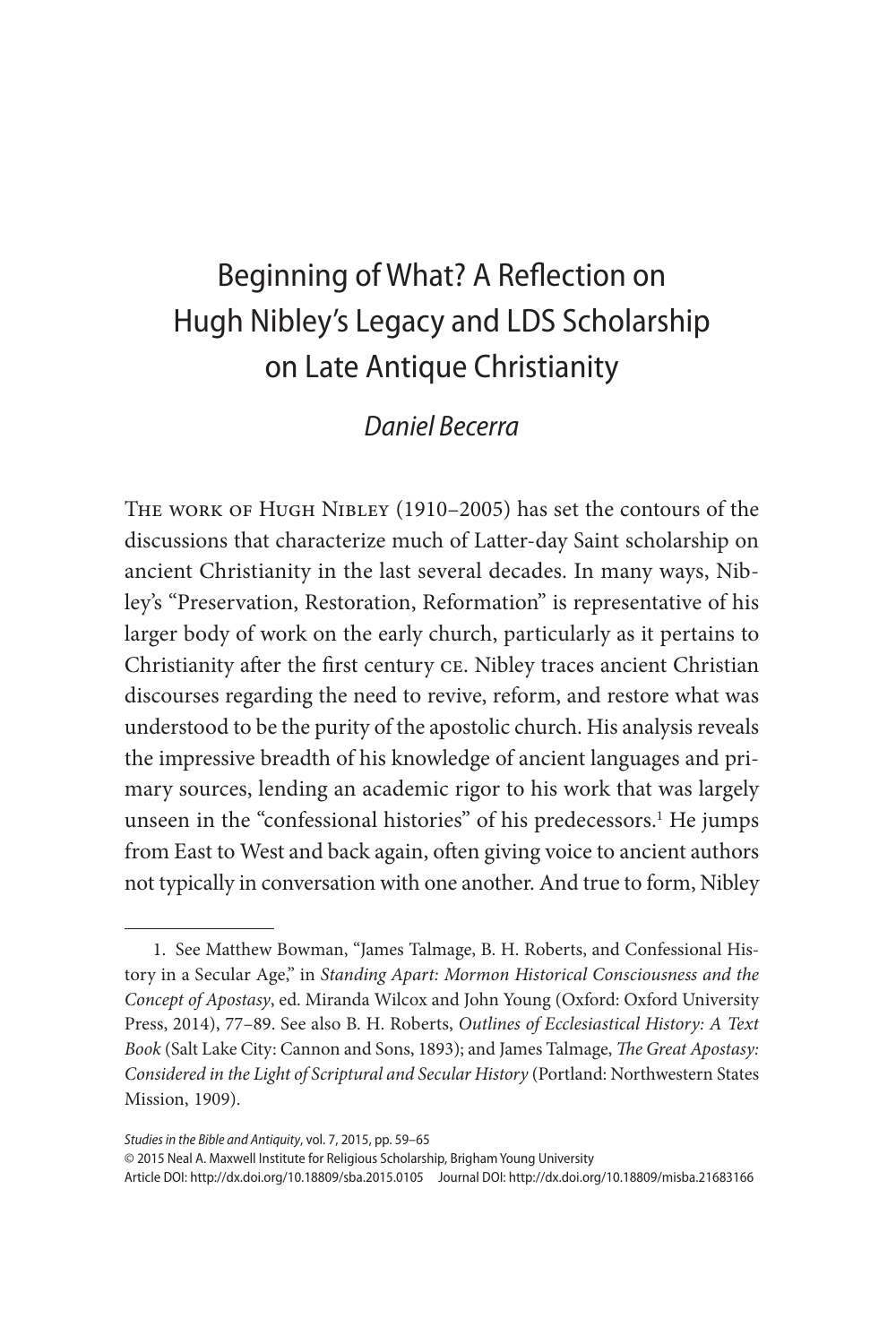exhibits a determined defense of the tenets of the LDS faith as he understood them.

Some ten years after his death, LDS scholars of ancient Christianity have an opportunity to reflect both on the work of Hugh Nibley and how we will continue to honor his legacy. I offer one such suggestion here in his own words: "As long as you are going to be doing something, why not be doing something that hasn't been done before."2 In his early correspondence with Presidents McDonald and Wilkinson of BYU, Nibley recognized the field of early church history to be an "unexplored wonderland," full of "important and voluminous," "vital," and "vast and neglected" textual resources.3 In a 1952 letter he pleaded, "Our business is to get into this stuff and it is high time we were doing something in this direction."4 In the spirit of Nibley's trail-blazing habitus, I pose the question, what might it look like to expand the parameters of the discussions that characterize LDS scholarship on ancient Christianity, or put another way, how might LDS scholars resist scholarly trends that limit the purview of early Christian studies as it pertains to Mormonism?<sup>5</sup>

In the past, LDS scholarship on the early church, and particularly on postapostolic Christianity, has generally assumed an ecclesiological posture, focusing primarily on institutionalized power structures, ritual, and the development of doctrine.<sup>6</sup> Two of Nibley's significant

<sup>2.</sup> Hugh Nibley, interview by Louis Midgley, "Hugh Nibley: The Faithful Scholar," in *Eloquent Witness: Nibley on Himself, Others and the Temple* (Salt Lake City: Deseret Book and FARMS, 2008), 25–26.

<sup>3.</sup> Hugh Nibley to President Ernest L. Wilkinson, February 22, 1952, and June 15, 1953; Hugh Nibley to President Howard S. McDonald, April 28, 1946. Boyd Petersen Papers, MSS 7449, box 3, folder 8, L. Tom Perry Special Collections, Harold B. Lee Library, Brigham Young University, Provo, Utah (hereafter Perry Special Collections).

<sup>4.</sup> Nibley to Wilkinson, February 22, 1952.

<sup>5.</sup> Ariel Bybee Laughton poses the latter question in "Apostasy's Ancestors: Anti-Arian and Anti-Mormon Discourse in the Struggle for Christianity," in *Standing Apart*, 225.

<sup>6.</sup> For several representative examples, see Hugh Nibley, *Mormonism and Early Christianity* (Salt Lake City: Deseret Book, 1987); Hugh Nibley, "*Evangelium Quadraginta Dierum*," *Vigiliae Christianae* 20 (1966): 1–24; *Apostles and Bishops in Early Christianity* (Salt Lake City: Deseret Book and FARMS, 2005); Noel Reynolds, ed., *Early Christians in*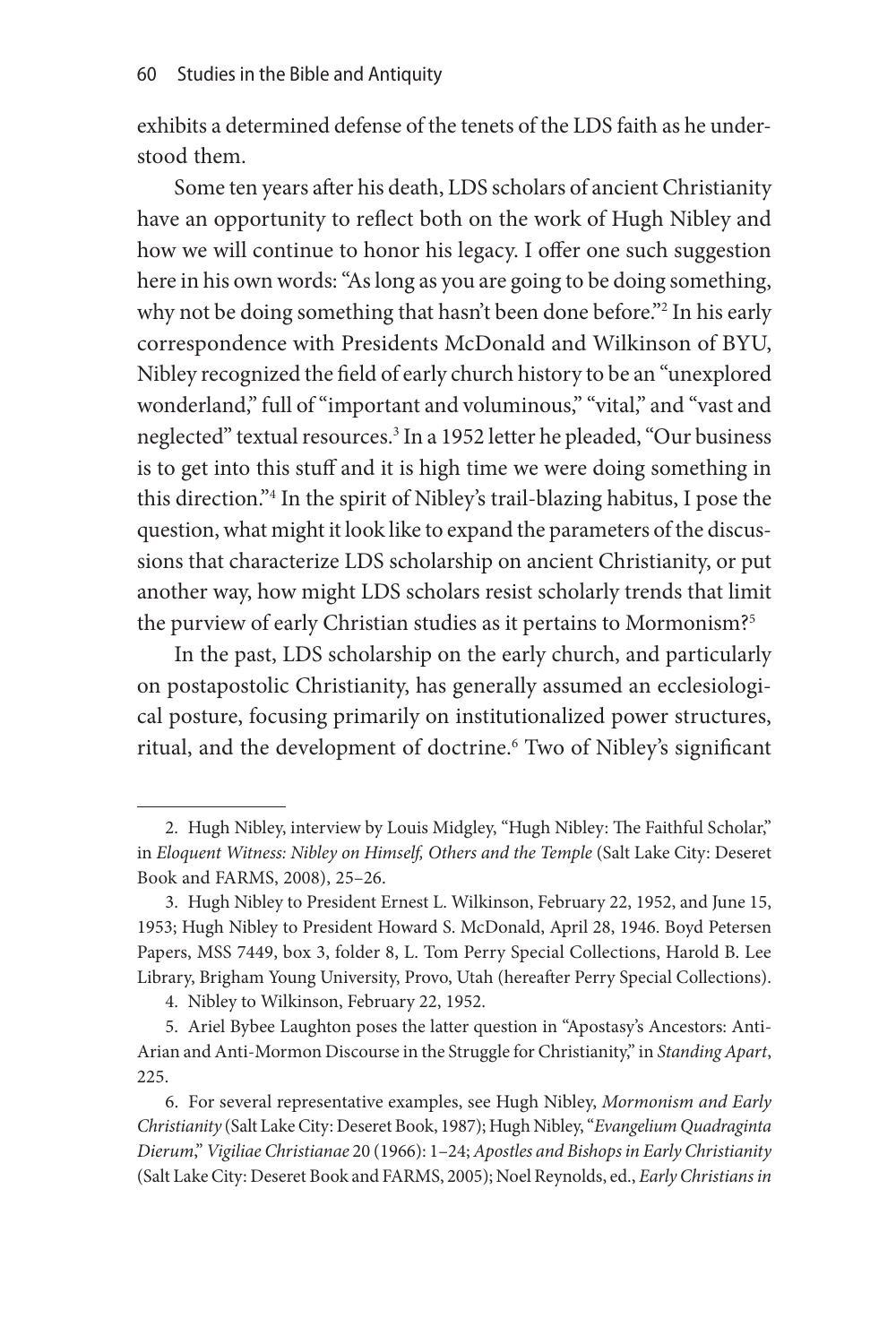contributions to this method of inquiry were to provide an academic infrastructure to Mormonism's great apostasy narrative as well as to contribute to larger scholarly debates regarding the history and historiography of early Christianity.7 Within this analytical paradigm, however, the ancient church is often framed as a foil for Mormonism, the assumption being that there exists a profound discontinuity between late antique Christianity and the modern Church of Jesus Christ of Latter-day Saints.<sup>8</sup> Consequently, one sees in this scholarly trend the implicit and pervasive supposition that the study of the ancient church has limited value apart from its potential to legitimize Mormonism as the true heir of the church of Christ and the apostles.<sup>9</sup>

One way to expand the scope of LDS scholarship on the early church would be to proceed from the assumption of a more fundamental continuity with the past.<sup>10</sup> Terryl Givens has argued that Joseph Smith set a

8. Taylor Petrey, "Purity and Parallels: Constructing the Apostasy Narrative of Early Christianity," in *Standing Apart*, 174–82.

9. Laughton notes: "The question 'What in early Christianity may prove the LDS gospel to be true?' has hindered the development of a full and academically rigorous Mormon study of early Christianity." See "Apostasy's Ancestors," 224.

10. Terryl Givens, "We Have Only the Old Thing: Rethinking Mormon Restoration," in *Standing Apart*, 336. To his credit, Nibley understood Mormons, at least more

*Disarray: Contemporary LDS Perspectives on the Christian Apostasy* (Provo, UT: FARMS, 2005). Particular attention in these works is paid to priesthood organization, temple ordinances, and what is understood to be the corruption of doctrine and practice in the postapostolic church.

<sup>7.</sup> Laughton discusses this in "Apostasy's Ancestors," 220. For Nibley's engagement with non-LDS scholars on the subject of history and historiography, see Hans J. Hillerbrand, "The Passing of the Church: Two Comments on a Strange Theme," *Church History* 30/4 (1961): 481–82; and R. M. Grant, "The Passing of the Church: Comments on Two Comments on a Strange Theme," *Church History* 30/4 (1961): 482–83. For an overview of the larger debate regarding objectivity and subjectivity among church historians, see Henry W. Bowden, *Church History in an Age of Uncertainty: Historiographical Patterns in the United States, 1906–1990* (Carbondale: Southern Illinois University Press, 1991). For a recent treatment of the evolution of the study of the early church, see Elizabeth Clark, "From Patristics to Early Christian Studies," in *The Oxford Handbook of Early Christian Studies*, ed. Susan Ashbrook Harvey and David G. Hunter (Oxford: Oxford University Press, 2008), 7–41; and Karen King, "Which Early Christianity?," in *Oxford Handbook of Early Christian Studies*, 66–84.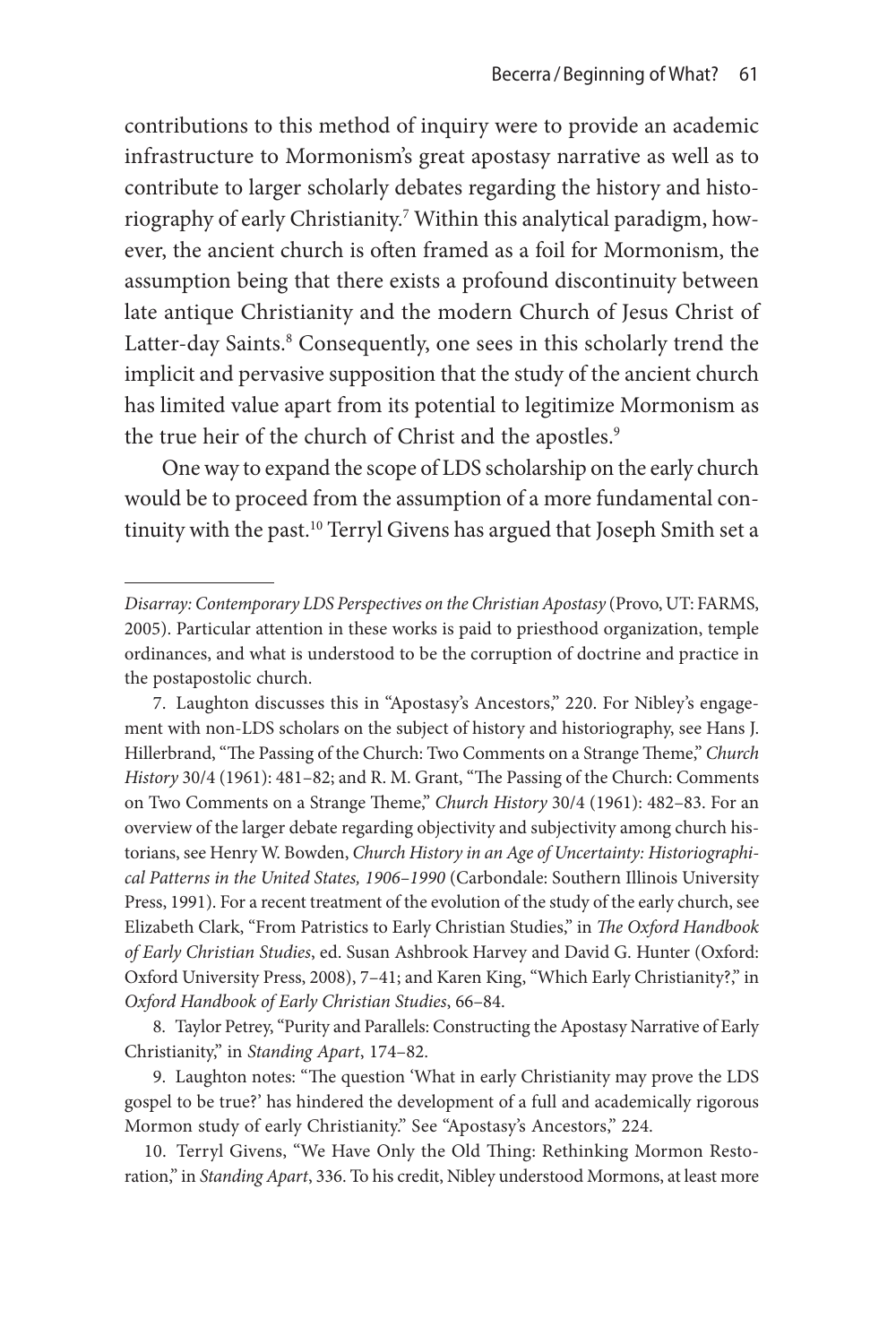precedent for how contemporary Mormon scholars might engage with the ancients, in that Smith understood the process of restoration to consist of "salvaging, collecting, and assimilating" as well as "borrowings, reworkings, collaborations, incorporations, and modifications of what he found about him, with many false starts, second-guessings, and self-revisions."<sup>11</sup> Givens continues, "Smith was explicit and unapologetic in assimilating the scattered truths and practices he found," putting them all to "their proper use" within the context of Mormonism.<sup>12</sup> Where many saw otherness and difference, Smith often saw commensurability and potential. What then might informed, ethical engagement with and discerning appropriation of the wisdom of the past look like in the context of the LDS study of the late antique church?<sup>13</sup>

One complement to the ecclesiological current might be to adopt theoretical models of self-construction that view ancient Christianity as a mode of being, or program of self-cultivation, as opposed to merely an institution defined by its priesthood organization, rituals, and dogma.<sup>14</sup>

- 11. Givens, "We Have Only the Old Thing," 338–39.
- 12. Givens, "We Have Only the Old Thing," 339.

13. As Laughton notes, in recent decades Nibley has been criticized for his tendency "to read too far into sources, to make inferences not necessarily suggested by language or context, and to amalgamate information from numerous sources of dubious relation." See "Apostasy's Ancestors," 223, as well as Kent P. Jackson, review of *Old Testament and Related Studies*, by Hugh Nibley, *BYU Studies* 28/4 (1988): 115–17; William J. Hamblin, "Time Vindicates Hugh Nibley," *FARMS Review of Books* 2/1 (1990): 119–27; Douglas F. Salmon, "Parallelomania and the Study of Latter-day Saint Scripture: Confirmation, Coincidence, or the Collective Unconscious?," *Dialogue* 33/2 (2000): 129, 131; Ronald V. Huggins, "Hugh Nibley's Footnotes," *Utah Lighthouse Messenger* 110 (May 2008): 9–21; Shirley S. Ricks, "A Sure Foundation," *FARMS Review* 20/2 (2008): 253–91.

14. The theoretical framework proposed by Michel Foucault is probably the most influential for understanding ancient Christianity as a program of self-construction. See especially *The Use of Pleasure* and *The Care of the Self*, vols. 2 and 3 of *The History of Sexuality*, trans. Robert Hurley (New York: Vintage Books, 1985–86). Recently, Catherine

so than Roberts and Talmage, to "consistently find themselves in the company of the ancient saints." See Nibley, "Baptism for the Dead in Ancient Times," in *Mormonism and Early Christianity*, 139. However, what linked the modern LDS Church to the late antique church for Nibley were perceived similarities of the latter to a Mormonism understood almost exclusively in ecclesiological terms (e.g., rituals such as baptism for the dead and prayer circles). See note 13 below.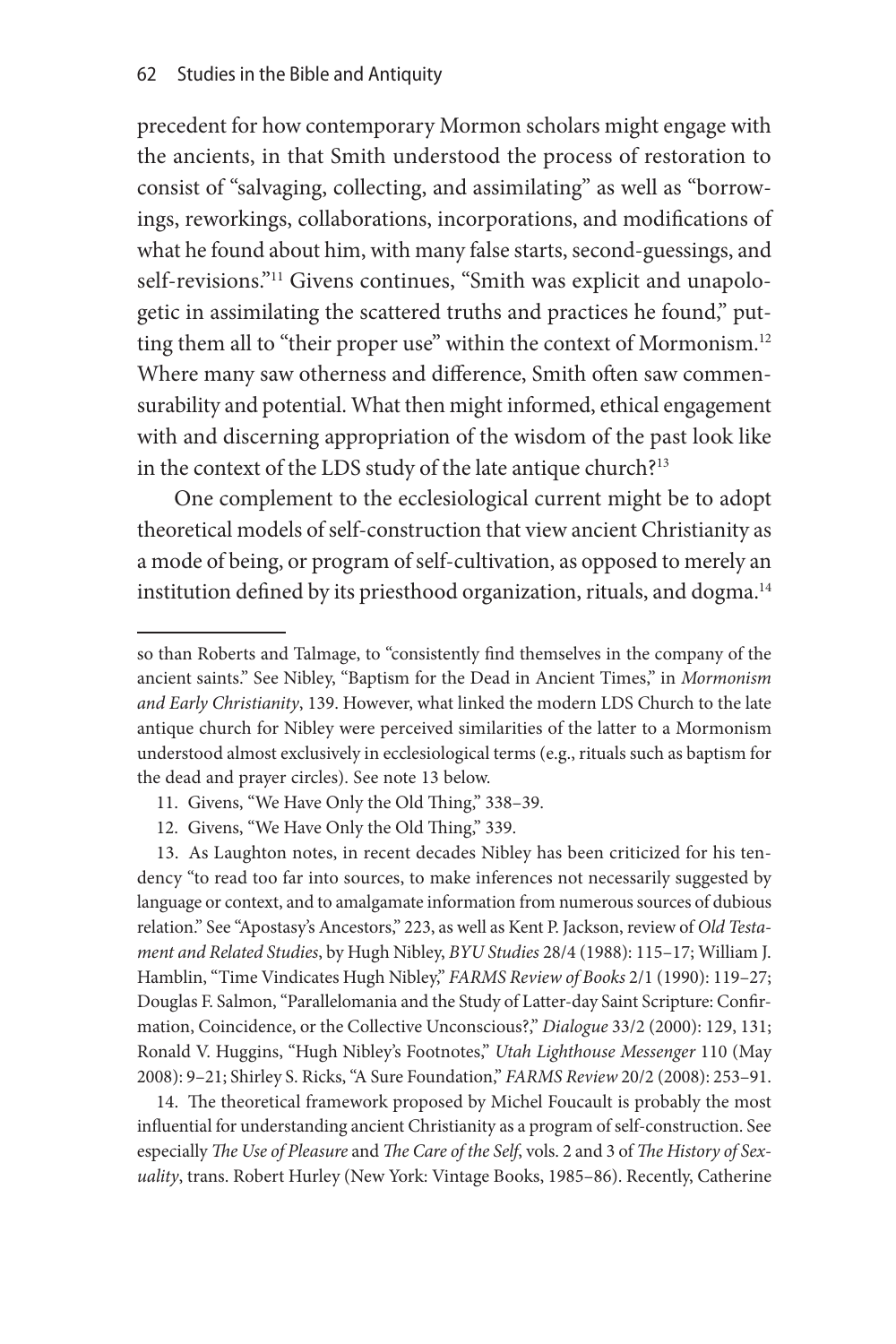Mormonism at its heart is a *system of becoming* intended to facilitate the cultivation of Christlikeness in its adherents. The ascetic and hagiographic traditions of the late antique church, to name two examples, provide a virtually untapped resource for understanding the science and contours of self-construction, particularly as it pertains to moral formation. Perhaps more than any other Christian literary corpus at the time or since, these texts both explore what it means to negotiate the liminal space between human and divine nature, as well as to demarcate numerous technologies for cultivating a more Christlike subjectivity.15 Within this framework the ecclesiological elements of the early church might be understood as various mechanisms for the conversion of one's entire being to God.

Additionally, one sees in the growing field of Mormon theological studies sparse efforts to engage with the voices of the fathers and mothers of the ancient church in any sustained manner.<sup>16</sup> Discussions of theological anthropology in the writings of Irenaeus, Origen, Athanasius,

Chin has proposed alternate theoretical approaches that highlight the communal and collaborative nature of the (trans)formation process. See "Who Is the Ascetic Exegete? Angels, Enchantments, and Transformative Food in Origen's Homilies on Joshua," in *Asceticism and Exegesis in Early Christianity*, ed. Hans-Ulrich Weidemann (Göttingen: Vandenhoeck and Ruprecht, 2013), 203–18; and "Cassian, Cognition, and the Common Life," in *Ascetic Culture: Essays in Honor of Philip Rousseau*, ed. Blake Leyerle and Robin D. Young (South Bend: Notre Dame University Press, 2013), 147–66.

<sup>15.</sup> In a 2001 address Elder David A. Bednar opined that the cultivation of Christlikeness is a topic that Mormons "do not study or teach frequently enough. I believe we do not understand it adequately." See "The Atonement and the Journey of Mortality" (devotional, Brigham Young University, October 23, 2001). See also Taylor Petrey, "Practicing Divinity" *Dialogue* 42/2 (2009): 179–82.

<sup>16.</sup> One exception would be Terryl Givens, who frequently engages with the fathers of the church in his work, although most often as a way of contextualizing Mormon theology as opposed to informing it. See *When Souls Had Wings: Pre-Mortal Existence in Western Thought* (Oxford: Oxford University Press, 2010); and *Wrestling the Angel: The Foundations of Mormon Thought* (Oxford: Oxford University Press, 2015). Grant Underwood also periodically engages with the fathers in a similar fashion. See "Justification, Theosis, and Grace in Early Christian, Lutheran, and Mormon Discourse," *International Journal of Mormon Studies* (2009): 206–23. For a concise history of the practice of theology in the LDS tradition, see Givens, *Wrestling the Angel*, 6–22.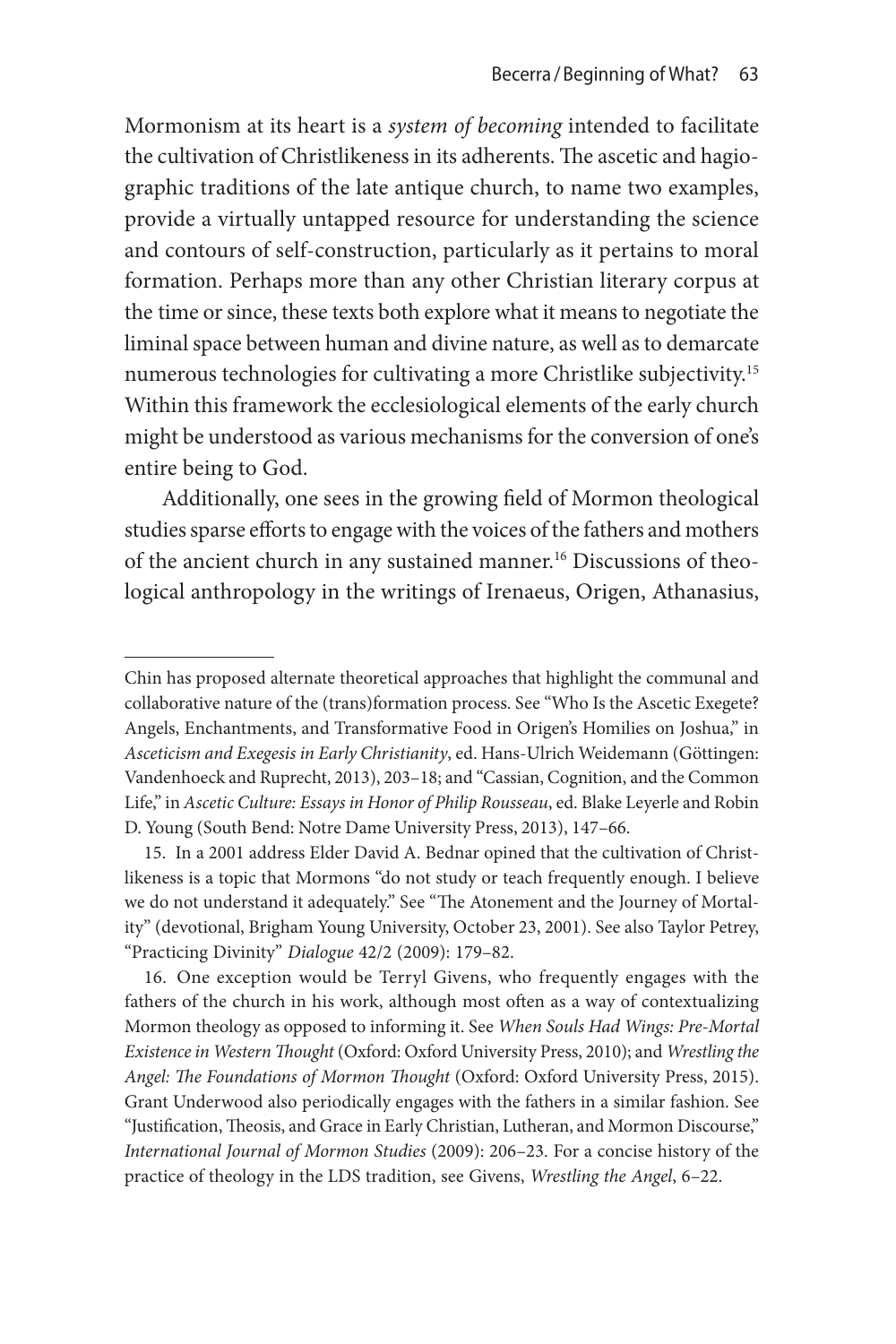Gregory of Nyssa, and others allow scholars to overhear conversations regarding identity, unity, and diversity in the ancient church. How might such late antique notions as human creation in the "image and likeness of God," for example, contribute to an understanding of ourselves and the principles that should govern our interactions as relational beings? Especially at a time when Mormonism has never been more culturally and politically diverse, such literature may function as a conversation partner as Mormons seek to negotiate the boundaries of personhood, or the "authentic self," in the context of the latter-day body of Christ.<sup>17</sup>

At the heart of this ancient-modern dialectic would be the principle that theology is an "exploratory rather than explanatory discipline,"<sup>18</sup> both acknowledging the theological terrain already tread and looking forward to additional insights that come from thinking *with*, in contrast to merely *about*, the ancients.19 The supposition of continuity with the past need not restrict productive engagement with the late antique church to instances of perceived parallels; rather, sympathetic understanding of difference can be equally profitable for approaching Mormonism with new eyes and new questions. Such an approach to ancient Christianity will demand of LDS scholars epistemic humility and methodological sensitivity to the historical situatedness of the texts engaged as well as to the cultural assumptions that inform modern conceptual frameworks. Continued historiographical reflection and pursuits of historical-critical acuity, such as can be seen in the recently published volume *Standing* 

<sup>17.</sup> The rhetoric of "authenticity" is often deployed in modern LDS circles to elucidate the tension that can arise between one's self-identification—typically with respect to gender, sexuality, race, ethnicity, "orthodoxy," or political affiliation—and a particular understanding of Mormonism. For two representative examples, see "Kate Kelly: If Staying in LDS Church Doesn't 'Spark Joy', It's OK to Leave," published on July 17, 2015, at http://www.sltrib.com/opinion/2738628-155/kate-kelly-if-staying -in-lds; and "Being Authentic within Mormonism" episodes 249–50 on the Mormon Matters Podcast, published on September 23, 2014, at http://mormonmatters .org/2014/09/23/249-250-being-authentic-within-mormonism/.

<sup>18.</sup> Frances Young, *God's Presence: A Contemporary Recapitulation of Early Christianity* (Cambridge: Cambridge University Press, 2013), 2.

<sup>19.</sup> Michael D. K. Ing, "Future Prospects in the Comparison of Religion," *Dialogue*  44/3 (2011): 112.